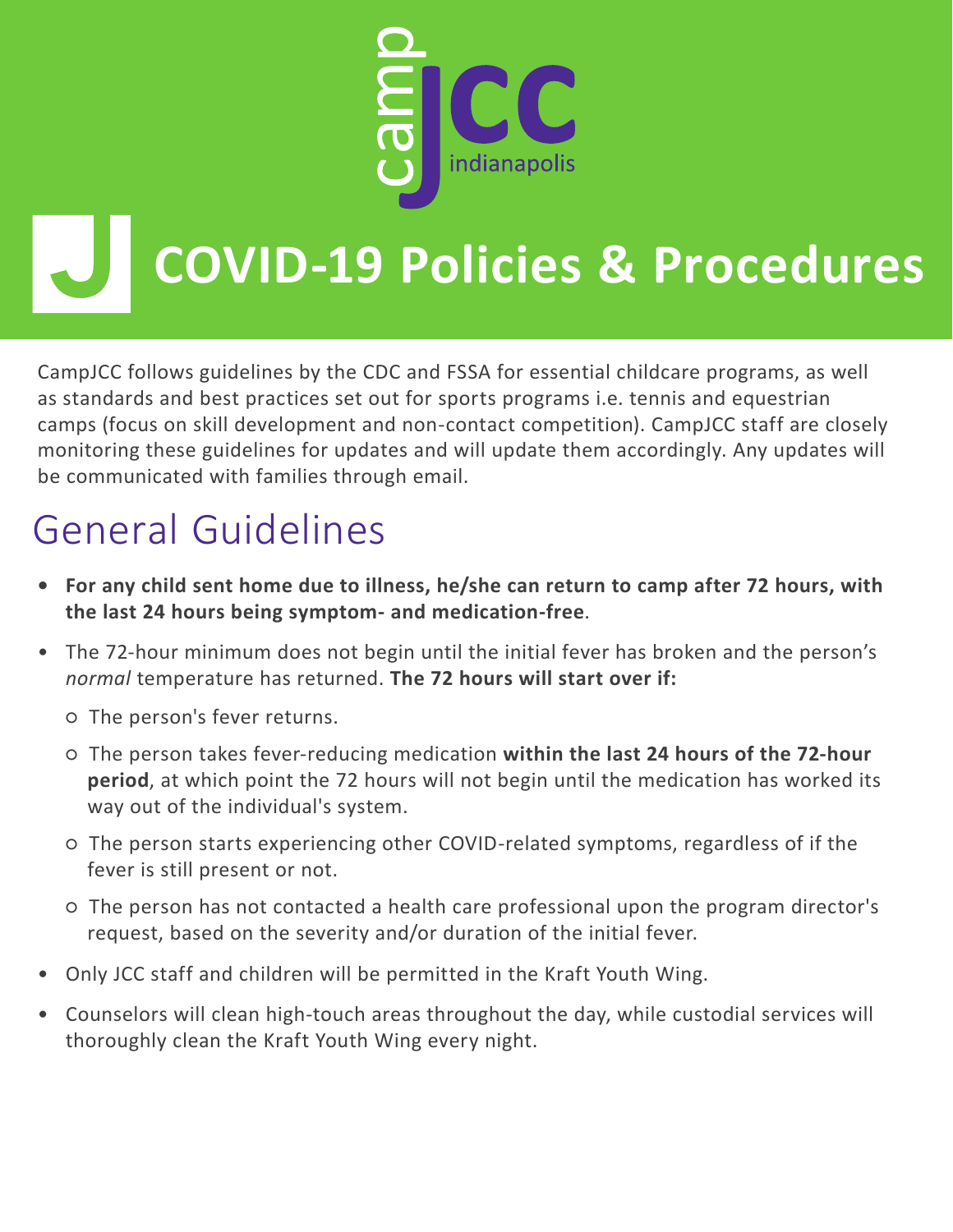

### Face Coverings

• Children will wear masks in public indoor areas, i.e. when traveling to/from different areas of the JCC (the Kraft Youth Wing is considered private since only CampJCC staff and children are allowed in the wing, so children may remove their masks while in the wing). Staff will wear masks in all indoor areas.

## Grouping Guidelines

- Each group will have a home base area outside at the Sablosky Camp Pavilion.
- If groups are in a large room together, masks will be worn by all children and staff. Groups will be spaced apart according to CDC guidelines.
- Camp groupings will be assessed weekly and may be adjusted to meet the needs of the camp.

## Testing

- **• If any family member is tested, regardless of the reason**, CampJCC staff **MUST** be contacted prior to the test date and no one in the household will be permitted to return to the JCC campus until a negative test result is received.
- **• CampJCC staff will notify families of any open tests** of any individuals (staff or families) associated with the program. Families will be notified when test results are received.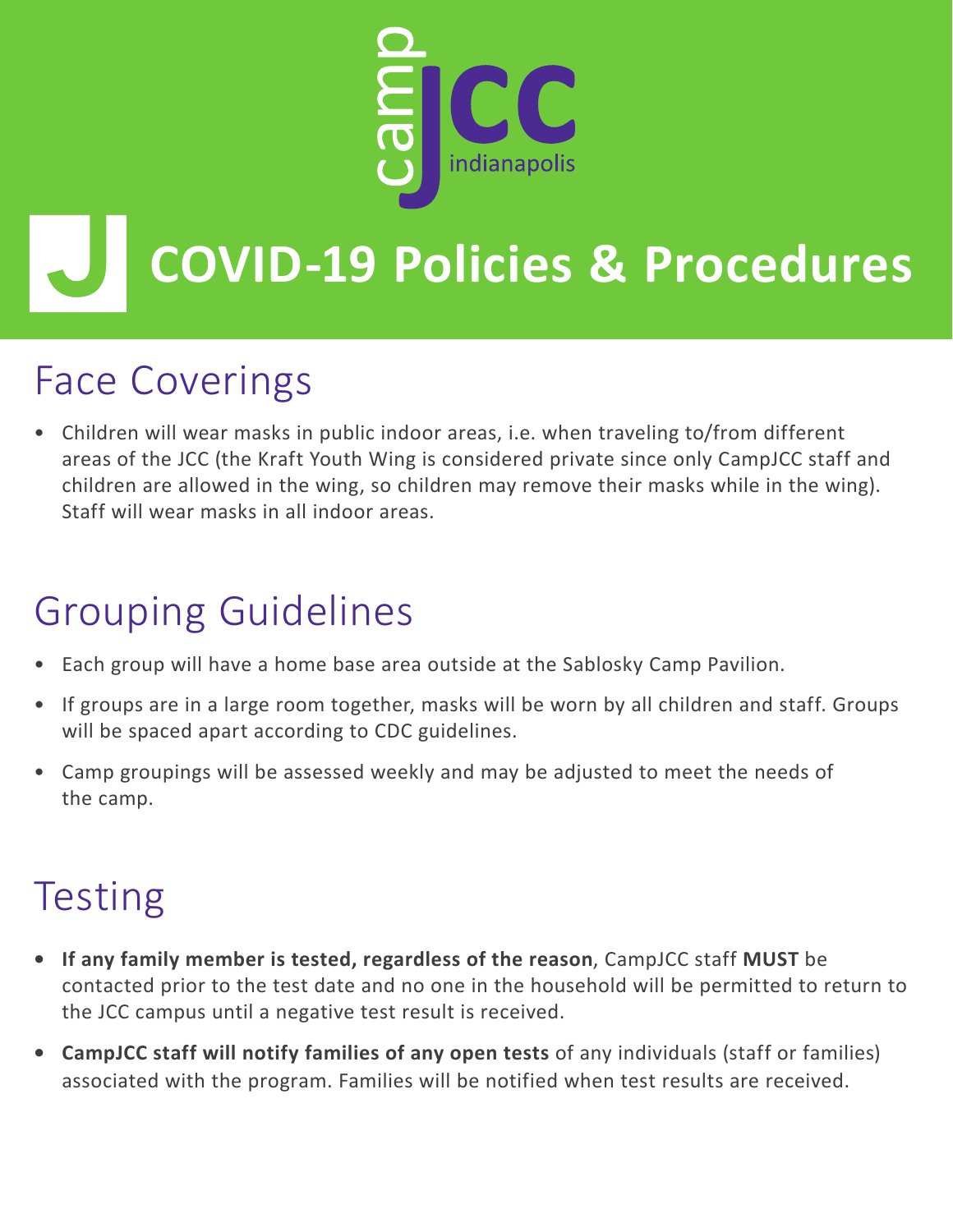

## Positive/Possible Positive Case Guidelines

- All directives given by Marion County Health Department (MCHD) will be followed.
- If a **child has come in close contact with a person with COVID-19**, CampJCC will contact MCHD for guidance and return date.
- If a **child has symptoms that begin during camp**, staff will contact his/her parents for early pick-up.
- **• If there is a confirmed COVID-19 case**, the CampJCC team will contact MCHD. Programming will close as determined by MCHD. Families will be communicated with immediately with any further updates.
- **• If a positive case of COVID-19 occurs for a child or caregiver, staff and campers in the group will quarantine or isolate** based on vaccination status and guidance from MCHD.
	- **My child tested positive for COVID-19, now what?**
		- • **Isolate**. Notify camp regardless of whether the child has symptoms or is asymptomatic.

#### **Positive and Asymptomatic**

Days 1–5: Child should remain home for 5 calendar days following date of positive test

Days 6–10: Child may return to camp on day 6, if still asymptomatic. Mask may only be removed during days 6–10 for eating/drinking. Child should not participate in any other activities that require mask removal (i.e. strenuous activity, athletics, etc.) during this time. If symptoms develop, please stay home until symptoms are improving and fever-free without fever-reducing medications for at least 24 hours.